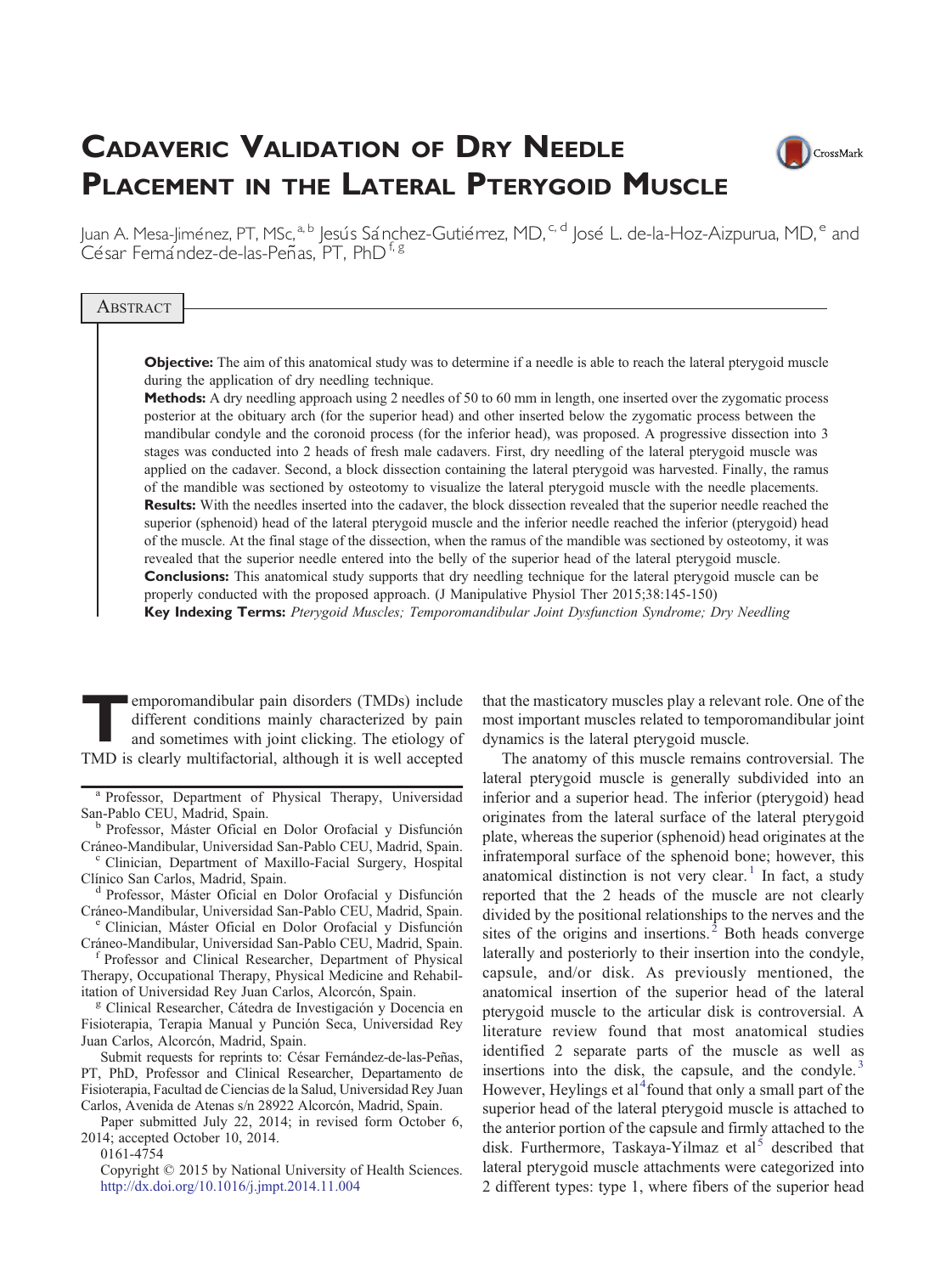of the muscle were attached to the disk and fibers of the inferior head were attached to the condyle, and type 2, where fibers of the superior head of the lateral pterygoid muscle attached to the disk and condyle and fibers of the inferior head were attached to the condyle.

The clinical opinion that the lateral pterygoid muscle may be dysfunctional in patients with TMD is widely accepted. In fact, the theory of internal derangement of the temporomandibular joint involves the anterior displacement of the disk as result of hyperactivity of the lateral pterygoid muscle. From the attachment of the superior head of the muscle, it may pull the disk in an anterior and superior medial direction[.](#page-4-0)<sup>[6](#page-4-0)</sup> For instance, patients with TMD present with some morphological alterations, that is, atrophy, hypertrophy, or contracture in the lateral pterygoid muscle[.](#page-4-0)<sup>[7](#page-4-0)</sup> Therefore, treatment of this muscle should be considered in the management of TMD.

Palpation and, therefore, manual treatment of the lateral pterygoid muscle are under debate, and some authors claim that it is not possible owing to the topographic localization of its lower head[.](#page-4-0)  $8,9$  Deep dry needling (an invasive procedure where an acupuncture needle is introduced into the muscle) has been advocated as a possible therapeutic too[l](#page-4-0) for the management of this muscle. Diracoğlu et al<sup>[10](#page-4-0)</sup> reported that point-specific dry needling was more effective than non–point-specific needling for the management of TMD. Itoh et a[l](#page-5-0) $1^1$  found that real acupuncture treatment was more effective than sham acupuncture treatment for myofascia[l](#page-5-0) TMD. Finally, Gonzalez-Perez et al<sup>[12](#page-5-0)</sup> observed that that dry needling in the lateral pterygoid muscle was effective in the management of patients with myofascial pain.

The critical importance of this muscle for TMD makes it worthwhile to develop the necessary skills for invasive treatment by dry needling. Therefore, it is important to determine the best technique to reach the lateral pterygoid muscle with a needle. To the best of the author's knowledge, no anatomical study has investigated if the needle is able to reach the lateral pterygoid muscle. Therefore, the aim of this anatomical study was to determine if the needle is able to reach the lateral pterygoid muscle during the application of dry needling.

# **METHODS**

This study was approved by the human research committee of the Universidad Rey Juan Carlos (2013-012) and Universidad San Pablo CEU (Madrid, Spain).

# Dry Needling of the Lateral Pterygoid Muscle

The proposed needle approximation is based on anatomical characteristics of the lateral pterygoid muscle, and it has been clinically applied by the authors for more than 10 years. For this approach, sterile stainless steel needles with a plastic cylindrical guide, 50 to 60 mm in length and 0.32-mm caliber, are recommended.

The patient is side lying with the mouth opened 10 to 15 mm. For the superior (sphenoid) head, the needle should be inserted over the zygomatic process just posterior at the obituary arch. The needle is advanced from an anterior to posterior direction with an angle of 45° with the horizontal and from a lateral to medial direction with an angle of 15° to the anterior border of the temporomandibular joint. For the inferior (pterygoid) head, the needle is inserted below the zygomatic process just between the mandibular condyle and the coronoid process. The needle is advanced from anterior to posterior and in an upward direction with an angle of 15° to the anterior border of the mandibular condyle ([Fig 1](#page-2-0), right image). These positions of the needles will theoretically permit the needles to reach both heads of the lateral pterygoid muscle ([Fig 1,](#page-2-0) left image). [Figures 2](#page-2-0) and [3](#page-2-0) show the application of the dry needling approach on real patients.

#### Anatomical Study

Two heads were removed from 2 fresh male cadavers 65 years of age, which were preserved in a mixture of formalin, alcohol, and Lysoformin. Dissection was conducted by a medical maxillofacial surgeon with more than 20 years of experience at the Anatomy Laboratory of Universidad San Pablo CEU, Madrid (Spain).

First, the dry needling approach of the lateral pterygoid muscle was performed on the fresh cadaver. All the skin and superficial fascia of the posterior part of the temporalis muscle were removed. Second, a block containing the lateral pterygoid was harvested with the following limits: (A) superior: 2 cm above the zygomatic arch; (B) inferior: 2 cm under the coronoid process; (C) posterior: a vertical line behind the external acoustic meatus; (D) anterior: 5 cm anterior to the lateral pterygoid muscle insertion. The dissection was conducted with needles inserted into the head of the cadaver. During the removal of the tissue blocks, care was taken to ensure that dissection did not damage the surrounding tissues with the aim to expose the lateral pterygoid muscle. Finally, a deeper dissection was conducted as follows. The superficial structures including the parotid gland and duct and the masseter muscle were removed. The ramus of the mandible was sectioned by osteotomy to clearly visualize the lateral pterygoid muscle ([Fig 4\)](#page-3-0).

# **RESULTS**

The progressive dissection was performed in 3 stages. First, needling approach of the lateral pterygoid muscle was performed on the fresh cadaver [\(Fig 5](#page-3-0)). Second, with the needles inserted into the fresh cadaver, the block dissection was conducted to determine if they were inserted into the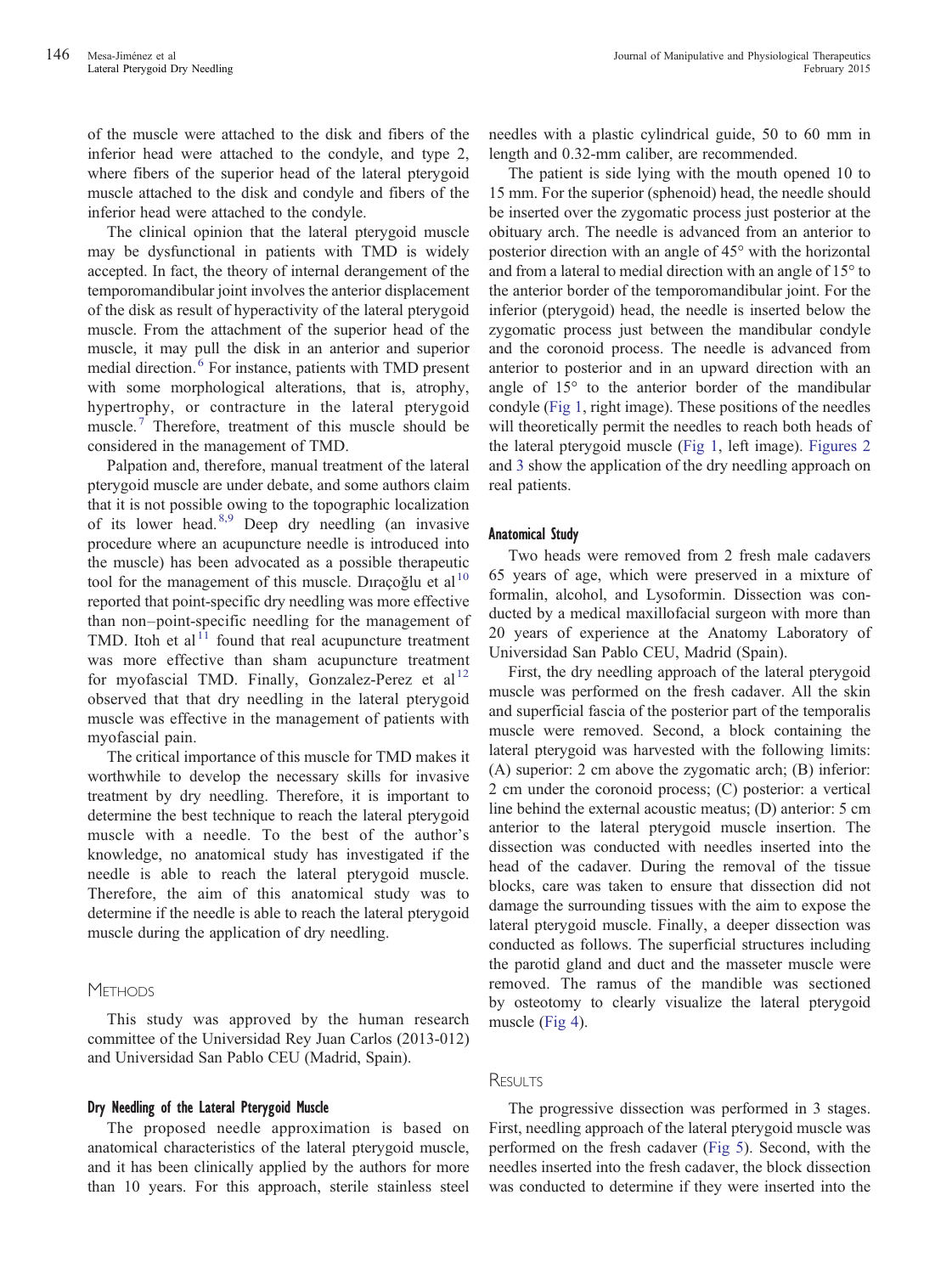<span id="page-2-0"></span>

Fig 1. Representation of the dry needling approach of the lateral pterygoid muscle over a cranium with (left image) and without (right image) the zygomatic bone.



Fig 2. Dry needling of the lateral pterygoid muscle on a patient (lateral view). (Color version of figure is available online).

lateral pterygoid muscle. [Figure 6](#page-3-0) shows that the superior needle reached the superior (sphenoid) head of the lateral pterygoid muscle, whereas the inferior needle reached the inferior (pterygoid) head of the muscle. At the third and final stage of the dissection, when the ramus of the mandible was sectioned by osteotomy, the superior needle was clearly observed in the muscle belly of the superior (sphenoid) head of the lateral pterygoid muscle ([Fig 7\)](#page-3-0).

# **DISCUSSION**

Proper management of patients with TMD includes different interventions such as mobilization techniques, soft tissue techniques, or exercises[.](#page-5-0) $13$  In fact, soft tissues can be treatment with manual therapies or dry needling[.](#page-5-0)<sup>[14](#page-5-0)</sup> A recent meta-analysis concluded that trigger point dry needling obtained grade A of effectiveness for decreasing pain immediately after treatment and at a 4-week follow-up in patients with upper quadrant pain syndromes including



Fig 3. Dry needling of the lateral pterygoid muscle on a patient (superior view). (Color version of figure is available online).

TMD[.](#page-5-0)<sup>[15](#page-5-0)</sup> Therefore, proper approaches for trigger point dry needling of the masticatory muscles are clearly needed.

Several studies have claimed that the lateral pterygoid muscle has a role in the development of TMD, particularly in relation to anterior disk displacement[.](#page-4-0)<sup>[6,7](#page-4-0)</sup> In fact, some clinical trials have suggested that dry needling of this muscle is effective for the management of temporoman-dibular pain[.](#page-4-0)  $10 - 12$  However, the anatomical location of the lateral pterygoid creates doubt about the proper access to the muscle. The current cadaveric anatomical study supports that dry needling of the lateral pterygoid muscle can be properly performed with the proposed approach. This is clinically important as some authors claimed that the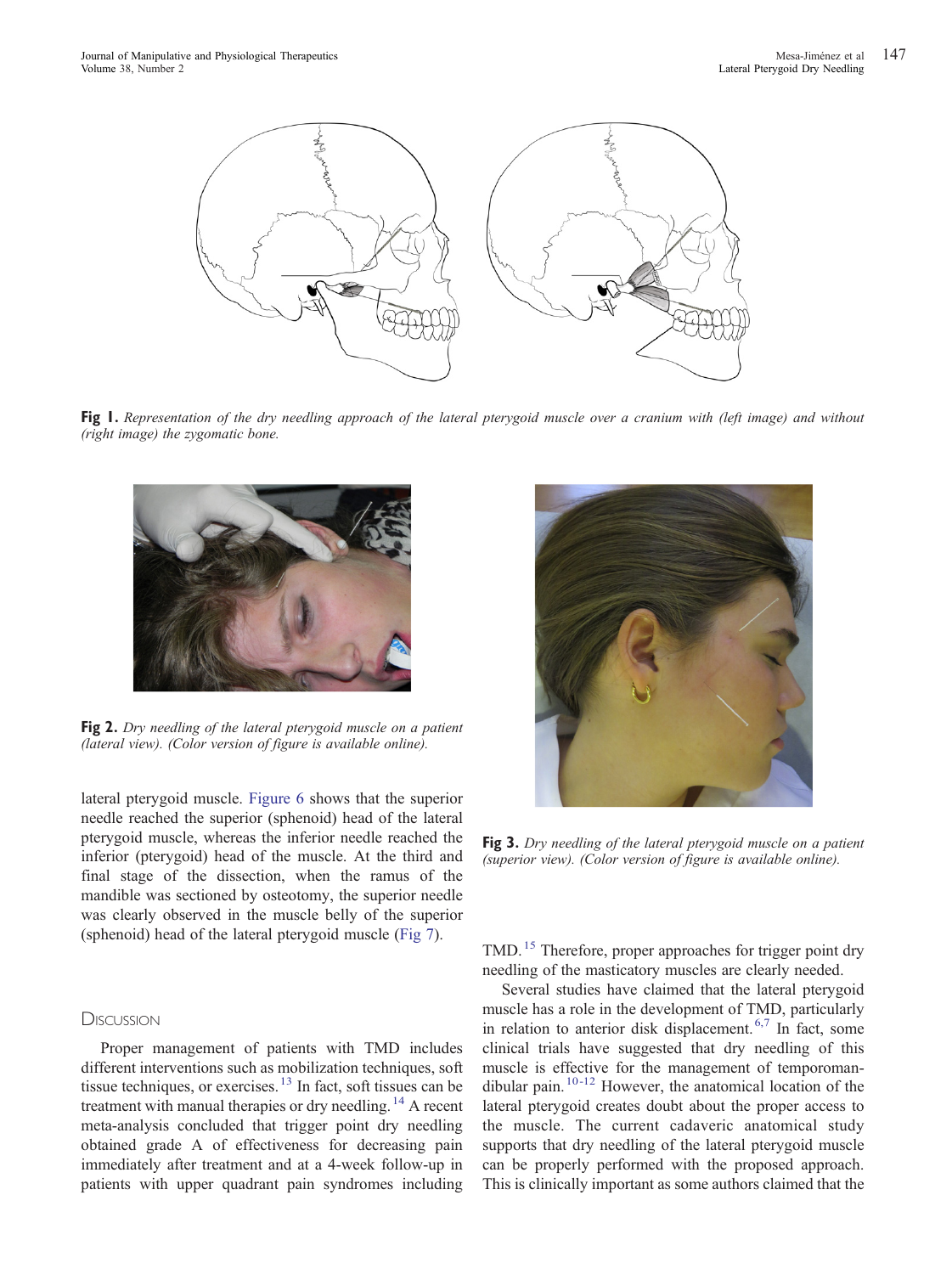<span id="page-3-0"></span>

Fig 4. View of the lateral pterygoid muscle after removing the ramus of the mandible by osteotomy on a fresh cadaver. (Color version of figure is available online).



Fig 5. Dry needling of the lateral pterygoid muscle on a fresh cadaver. (Color version of figure is available online).



**Fig 6.** Block dissection of a fresh cadaver's head showing the needles properly reached both the superior (sphenoid) and inferior (pterygoid) heads of the lateral pterygoid muscle. (Color version of figure is available online).



Fig 7. Dry needling of the superior (sphenoid) head of the lateral pterygoid muscle on a fresh cadaver after removing the ramus of the mandible. (Color version of figure is available online).

lateral pterygoid muscle is not accessible to manual palpatio[n](#page-4-0)<sup>[8,9](#page-4-0)</sup>; therefore, dry needling may represent the proper therapeutic approach for management of TMD.

The current study described a dry needling procedure for the lateral pterygoid muscle in cadavers. For living patients, the risk inherent to this dry needling approach seems to be low, at least in the clinical experience of the authors; however, some precautions should be considered. Caution should be considered for avoiding needling the temporalis artery with the needle targeted to the superior (sphenoid) head of the muscle; however, this is unlikely because the temporalis artery is more than 5 cm cranially to the zygomatic bone. The needle targeted to the inferior (pterygoid) head of the muscle should be introduced with

caution to avoid excessive penetration of the needle into the infratemporal fossa[.](#page-5-0)<sup>[16](#page-5-0)</sup>

#### LIMITATIONS

Finally, although this study confirmed important and relevant findings related to the lateral pterygoid muscle, we should recognize some limitations. First, the dissection was only conducted in 2 single male cadavers. Some variations in the lateral pterygoi[d](#page-4-0) muscle have been described<sup>1-5</sup>; however, it is our impression that these variations would not alter the current findings. Therefore, although promising, current results should be considered with caution. Second,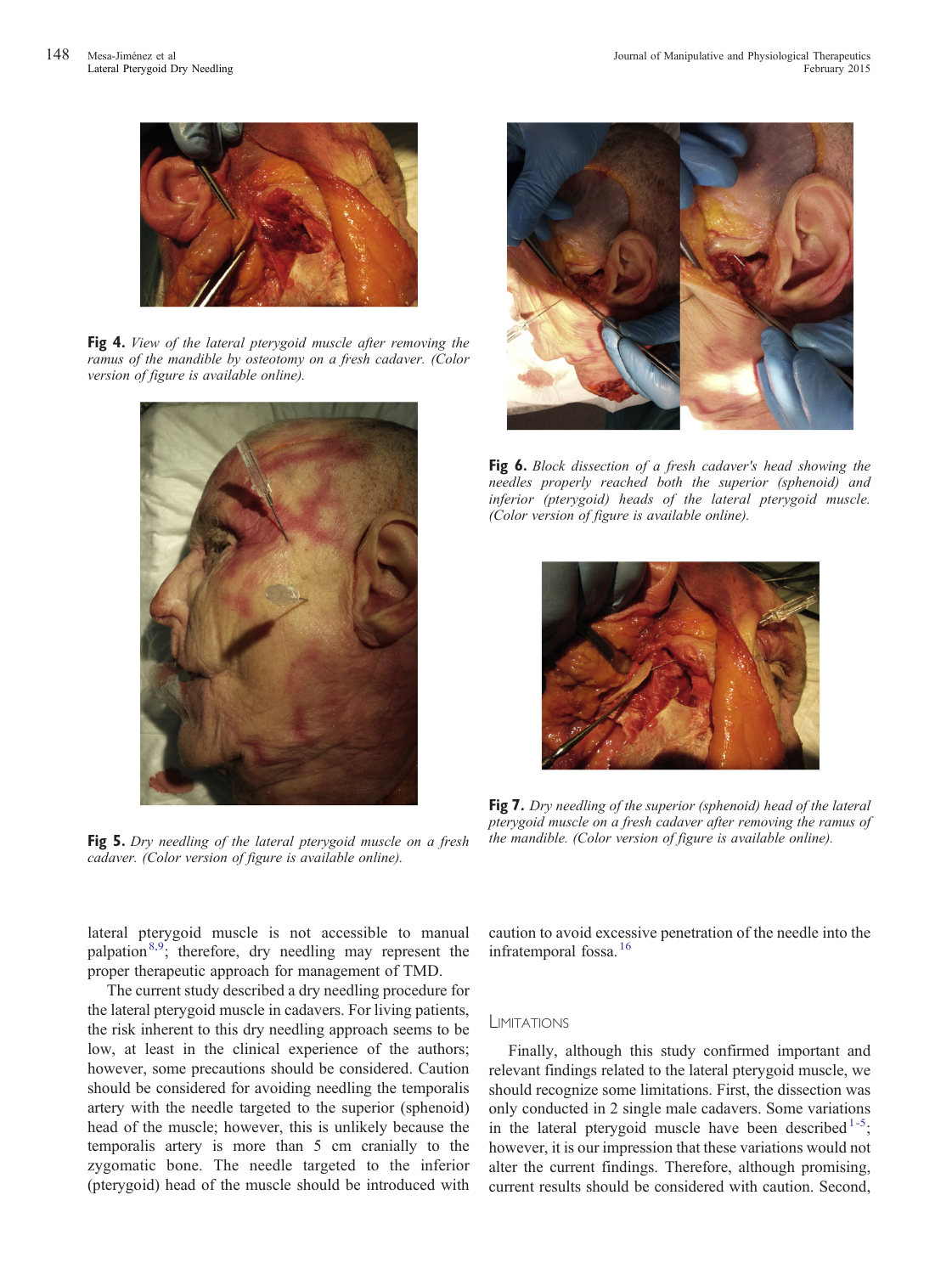<span id="page-4-0"></span>this article does not determine the effectiveness of the proposed dry needling approach. Future randomized controlled trials should include this new approach for the management of the lateral pterygoid muscle to further determine its clinical effectiveness.

# **CONCLUSION**

This anatomical study supports that dry needling technique of the lateral pterygoid muscle can be properly performed with steel needles of 50 to 60 mm in length. For the superior head, the needle is inserted over the zygomatic process posterior at the obituary arch and is advanced from an anterior to posterior direction with an angle of 45° with the horizontal and from a lateral to medial direction with an angle of 15° to the anterior border of the temporomandibular joint. For the inferior head of the muscle, the needle is inserted below the zygomatic process between the mandibular condyle and the coronoid process and is advanced from an anterior to posterior and in an upward direction with an angle of 15° to the anterior border of the mandibular condyle.

# FUNDING SOURCES AND POTENTIAL CONFLICTS OF INTEREST

No funding sources or conflicts of interest were reported for this study.

# CONTRIBUTORSHIP INFORMATION

Concept development (provided idea for the research): J.A.M.J., J.S.G., J.L.dl.H.A., C.F.dl.P.

Design (planned the methods to generate the results): J.A.M.J., J.S.G., J.L.dl.H.A., C.F.dl.P.

Supervision (provided oversight, responsible for organization and implementation, writing of the manuscript): J.L.dl.H.A., C.F.dl.P.

Data collection/processing (responsible for experiments, patient management, organization, or reporting data): J.A.M.J., J.S.G.

Analysis/interpretation (responsible for statistical analysis, evaluation, and presentation of the results): J.A.M.J., J.S.G., C.F.dl.P.

Literature search (performed the literature search): J.A.M.J., J.S.G., J.L.dl.H.A., C.F.dl.P.

Writing (responsible for writing a substantive part of the manuscript): J.A.M.J., J.S.G., J.L.dl.H.A., C.F.dl.P.

Critical review (revised manuscript for intellectual content, this does not relate to spelling and grammar checking): J.A.M.J., J.S.G., J.L.dl.H.A., C.F.dl.P.

#### Practical Applications

- This anatomical study shows the anatomical validation of dry needling of the lateral pterygoid muscle.
- For the superior head, the needle is inserted over the zygomatic process posterior at the obituary arch and is advanced from an anterior to posterior direction with an angle of 45° with the horizontal and from a lateral to medial direction with an angle of 15° to the anterior border of the temporomandibular joint.
- For the inferior head of the muscle, the needle is inserted below the zygomatic process between the mandibular condyle and the coronoid process and is advanced from an anterior to posterior and in an upward direction with an angle of 15° to the anterior border of the mandibular condyle.

#### **REFERENCES**

- 1. [Bittar GT, Bibb CA, Pullinger AG. Histologic characteristics](http://refhub.elsevier.com//rf0005) [of the lateral pterygoid muscle insertion to the temporoman](http://refhub.elsevier.com//rf0005)[dibular joint. J Orofac Pain 1994;8:243-9.](http://refhub.elsevier.com//rf0005)
- 2. [Usui A, Akita K, Yamaguchi K. An anatomic study of the](http://refhub.elsevier.com//rf0010) [divisions of the lateral pterygoid muscle based on the findings](http://refhub.elsevier.com//rf0010) [of the origins and insertions. Surg Radiol Anat 2008;30:](http://refhub.elsevier.com//rf0010) [327-33.](http://refhub.elsevier.com//rf0010)
- 3. [Bertilsson O, Ström D. A literature survey of a hundred years](http://refhub.elsevier.com//rf0015) [of anatomic and functional lateral pterygoid muscle research.](http://refhub.elsevier.com//rf0015) [J Orofac Pain 1995;9:17-23.](http://refhub.elsevier.com//rf0015)
- 4. [Heylings DJ, Nielsen IL, McNeill C. Lateral pterygoid muscle](http://refhub.elsevier.com//rf0020) [and the temporo-mandibular disc. J Orofac Pain 1995;9:9-16.](http://refhub.elsevier.com//rf0020)
- 5. [Taskaya-Yilmaz N, Ceylan G, Incesu L, Muglali M. A](http://refhub.elsevier.com//rf0025) [possible etiology of the internal derangement of the](http://refhub.elsevier.com//rf0025) [temporomandibular joint based on the MRI observations of](http://refhub.elsevier.com//rf0025) [the lateral pterygoid muscle. Surg Radiol Anat 2005;27:19-24.](http://refhub.elsevier.com//rf0025)
- 6. [Fujita S, Iizuka T, Dauber W. Variation of heads of lateral](http://refhub.elsevier.com//rf0030) [pterygoid muscle and morphology of articular disc of human](http://refhub.elsevier.com//rf0030) temporomandibular joint—[anatomical and histological anal](http://refhub.elsevier.com//rf0030)[ysis. J Oral Rehabil 2001;28:560-71.](http://refhub.elsevier.com//rf0030)
- 7. [D'Ippolito SM, Borri Wolosker AM, D'Ippolito G, Herbert de](http://refhub.elsevier.com//rf0035) [Souza B, Fenyo-Pereira M. Evaluation of the lateral pterygoid](http://refhub.elsevier.com//rf0035) [muscle using magnetic resonance imaging. Dentomaxillofac](http://refhub.elsevier.com//rf0035) [Radiol 2010;39:494-500.](http://refhub.elsevier.com//rf0035)
- 8. [Stratmann U, Mokrys K, Meyer U, Kleinheinz J. Clinical](http://refhub.elsevier.com//rf0040) [anatomy and palpability of the inferior lateral pterygoid](http://refhub.elsevier.com//rf0040) [muscle. J Prosthet Dent 2000;83:548.554.](http://refhub.elsevier.com//rf0040)
- 9. [Turp JC, Minagi S. Palpation of the lateral pterygoid region in](http://refhub.elsevier.com//rf0045) [TMD: where is the evidence? J Dent 2001;29:475-83.](http://refhub.elsevier.com//rf0045)
- 10. Dıraçoğ[lu D, Vural M, Karan A, Aksoy C. Effectiveness of](http://refhub.elsevier.com//rf0050) [dry needling for the treatment of temporomandibular](http://refhub.elsevier.com//rf0050) [myofascial pain: a double-blind, randomized, placebo con](http://refhub.elsevier.com//rf0050)[trolled study. J Back Musculoskelet Rehabil 2012;25:285-90.](http://refhub.elsevier.com//rf0050)